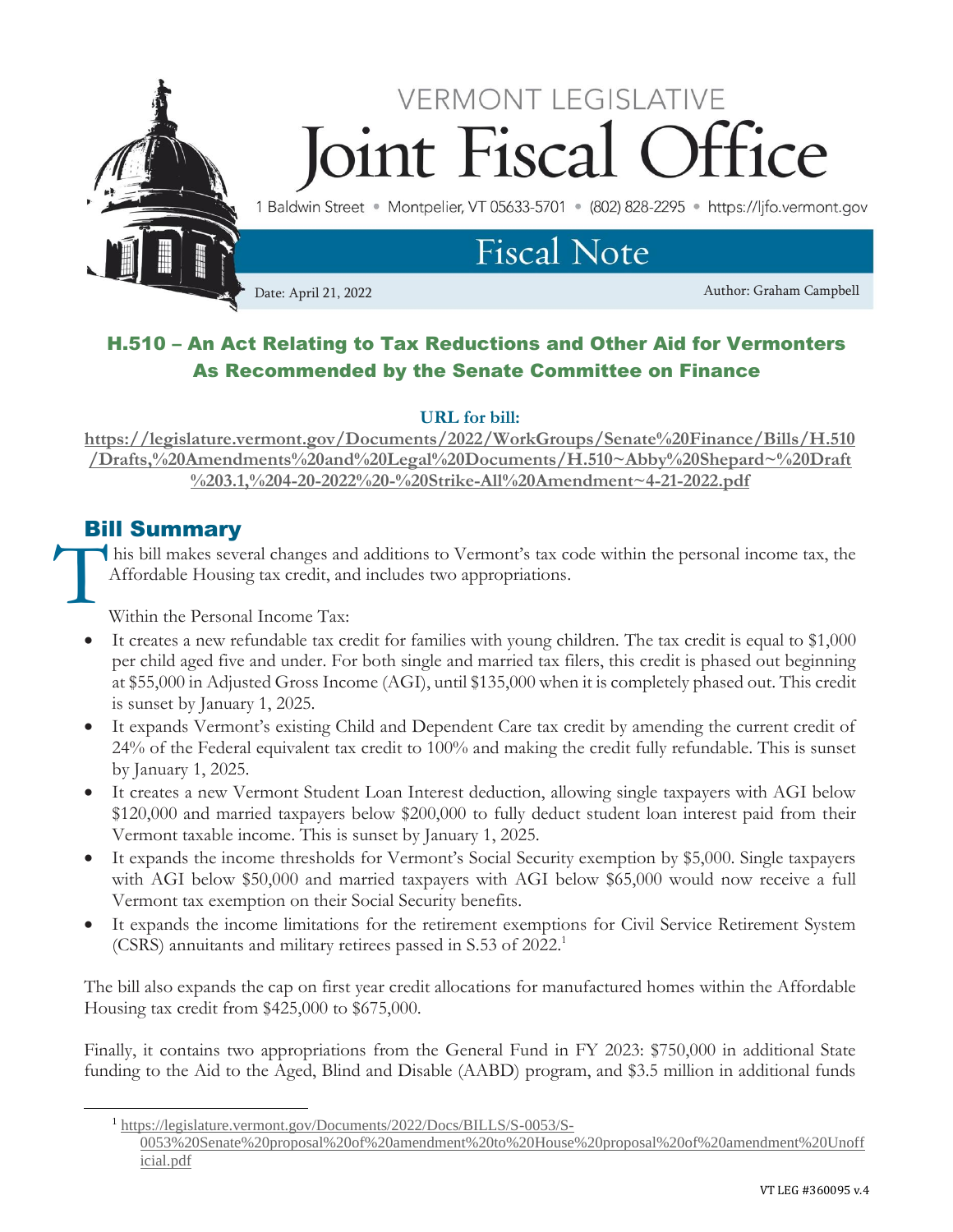to be used for childcare retention payments.

# Fiscal Impact

**JFO estimates this bill will result in a fiscal impact of \$36.27 million in FY 2023 on the General Fund.** \$32.02 million of this is reductions in State General Fund revenues while \$4.25 million is from appropriations from the General Fund.

The appropriations in this bill are for FY 2023 only, so the future fiscal impacts of this bill are limited to the tax changes. In FY2024, the bill is expected to reduce revenues by \$32.12 million, increasing by approximately  $$350,000$  per year thereafter (Table 1).<sup>2</sup>

|                                                            | Table 1: Fiscal Impacts of H.510, Senate<br>(in millions of dollars) |                                                                                                                                                                                                                                                                                                                                                                                                                                                                                                                                                                                                                                                       |               |               |               |  |  |  |  |
|------------------------------------------------------------|----------------------------------------------------------------------|-------------------------------------------------------------------------------------------------------------------------------------------------------------------------------------------------------------------------------------------------------------------------------------------------------------------------------------------------------------------------------------------------------------------------------------------------------------------------------------------------------------------------------------------------------------------------------------------------------------------------------------------------------|---------------|---------------|---------------|--|--|--|--|
|                                                            | <b>Tax Changes (General Fund)</b>                                    |                                                                                                                                                                                                                                                                                                                                                                                                                                                                                                                                                                                                                                                       |               |               |               |  |  |  |  |
|                                                            | <b>Section</b>                                                       | <b>Description</b>                                                                                                                                                                                                                                                                                                                                                                                                                                                                                                                                                                                                                                    | <b>FY2023</b> | FY2024        | FY2025        |  |  |  |  |
|                                                            | 1                                                                    | <b>Child Tax Credit</b>                                                                                                                                                                                                                                                                                                                                                                                                                                                                                                                                                                                                                               | $-$22.50$     | $-$22.50$     | $-$ \$22.50   |  |  |  |  |
|                                                            | $\overline{2}$                                                       | Child and Dependent Care Credit                                                                                                                                                                                                                                                                                                                                                                                                                                                                                                                                                                                                                       | $-$ \$5.35    | $-$ \$5.35    | $-$5.35$      |  |  |  |  |
|                                                            | $\overline{4}$                                                       | Student Loan Interest Deduction                                                                                                                                                                                                                                                                                                                                                                                                                                                                                                                                                                                                                       | $-$ \$2.20    | $-$2.20$      | $-$2.20$      |  |  |  |  |
|                                                            | 12                                                                   | Social Security Exemption Threshold Increase                                                                                                                                                                                                                                                                                                                                                                                                                                                                                                                                                                                                          | $-$1.67$      | $-$1.77$      | $-$1.88$      |  |  |  |  |
|                                                            | 12                                                                   | CSRS and military retirement threshold increase                                                                                                                                                                                                                                                                                                                                                                                                                                                                                                                                                                                                       | $-$0.05$      | $-$0.05$      | $-$0.05$      |  |  |  |  |
|                                                            | 13                                                                   | Affordable Housing tax credit: manufactured homes                                                                                                                                                                                                                                                                                                                                                                                                                                                                                                                                                                                                     | $-$0.25$      | $-$0.50$      | $-$0.75$      |  |  |  |  |
|                                                            |                                                                      | <b>Total State Revenue Impact</b>                                                                                                                                                                                                                                                                                                                                                                                                                                                                                                                                                                                                                     | $-$ \$32.02   | $-$32.37$     | $-$32.73$     |  |  |  |  |
|                                                            |                                                                      |                                                                                                                                                                                                                                                                                                                                                                                                                                                                                                                                                                                                                                                       |               |               |               |  |  |  |  |
|                                                            |                                                                      | <b>Appropriations (General Fund)</b>                                                                                                                                                                                                                                                                                                                                                                                                                                                                                                                                                                                                                  |               |               |               |  |  |  |  |
|                                                            | <b>Section</b>                                                       | <b>Description</b>                                                                                                                                                                                                                                                                                                                                                                                                                                                                                                                                                                                                                                    | <b>FY2023</b> | <b>FY2024</b> | <b>FY2025</b> |  |  |  |  |
|                                                            | 14                                                                   | Aid for the Aged, Blind and Disabled                                                                                                                                                                                                                                                                                                                                                                                                                                                                                                                                                                                                                  | \$0.75        |               |               |  |  |  |  |
|                                                            | 15                                                                   | Child Care Worker Retention Grant Program                                                                                                                                                                                                                                                                                                                                                                                                                                                                                                                                                                                                             | \$3.50        |               |               |  |  |  |  |
|                                                            |                                                                      | <b>Total Appropriations</b>                                                                                                                                                                                                                                                                                                                                                                                                                                                                                                                                                                                                                           | \$4.25        |               |               |  |  |  |  |
| <b>Details and analysis</b><br>Section 1: Child Tax Credit |                                                                      | Section 1 of the bill creates a new Child Tax Credit for personal income taxes equal to \$1,000 per<br>five and under. The credit is fully refundable. It phases out beginning at \$55,000 in AGI and is o<br>phased out by \$135,000 for single and married taxpayers alike. The credit is sunset by January 1,                                                                                                                                                                                                                                                                                                                                      |               |               |               |  |  |  |  |
| returns.                                                   |                                                                      | JFO estimates that the Child Tax Credit in Section 1 will reduce State revenues by \$22.5 :<br>FY 2023. The cost of this tax credit is not expected to grow in the short-term reflecting Vermont'<br>birth rates. It is estimated this credit will be provided to just under 30,800 children and around                                                                                                                                                                                                                                                                                                                                               |               |               |               |  |  |  |  |
|                                                            |                                                                      | JFO expects this tax credit to significantly reduce tax liabilities and effective tax rates on average<br>and middle-income groups in Vermont. According to the Department of Taxes, in 2020, the a                                                                                                                                                                                                                                                                                                                                                                                                                                                   |               |               |               |  |  |  |  |
|                                                            |                                                                      | $2^2$ Note: Section 12, the expansion of the income thresholds for the retirement exemptions for CSRS a<br>retirees shown in Table 1 reflects only the fiscal impact of raising the income thresholds for those exempt<br>exemptions were passed in the further Senate amended version of S.53 of 2022 with lower income<br>reflecting the current income thresholds for the Social Security exemption. S.53 has not been enacted in<br>total cost of those exemptions was \$660,000 in FY2023. Should S.53 fail to be enacted into law but H.510<br>the fiscal impact of these exemptions would be $$710,000$ as opposed to the \$50,000 shown here. |               |               |               |  |  |  |  |

# **Details and analysis**

#### *Section 1: Child Tax Credit*

Section 1 of the bill creates a new Child Tax Credit for personal income taxes equal to \$1,000 per child aged five and under. The credit is fully refundable. It phases out beginning at \$55,000 in AGI and is completely phased out by \$135,000 for single and married taxpayers alike. The credit is sunset by January 1, 2025.

**JFO estimates that the Child Tax Credit in Section 1 will reduce State revenues by \$22.5 million in FY 2023.** The cost of this tax credit is not expected to grow in the short-term reflecting Vermont's declining birth rates. It is estimated this credit will be provided to just under 30,800 children and around 25,000 tax returns.

JFO expects this tax credit to significantly reduce tax liabilities and effective tax rates on average for lowerand middle-income groups in Vermont. According to the Department of Taxes, in 2020, the average tax

<sup>&</sup>lt;sup>2</sup> Note: Section 12, the expansion of the income thresholds for the retirement exemptions for CSRS and military retirees shown in Table 1 reflects only the fiscal impact of raising the income thresholds for those exemptions. These exemptions were passed in the further Senate amended version of S.53 of 2022 with lower income thresholds, reflecting the current income thresholds for the Social Security exemption. S.53 has not been enacted into law. The total cost of those exemptions was \$660,000 in FY2023. Should S.53 fail to be enacted into law but H.510 be enacted,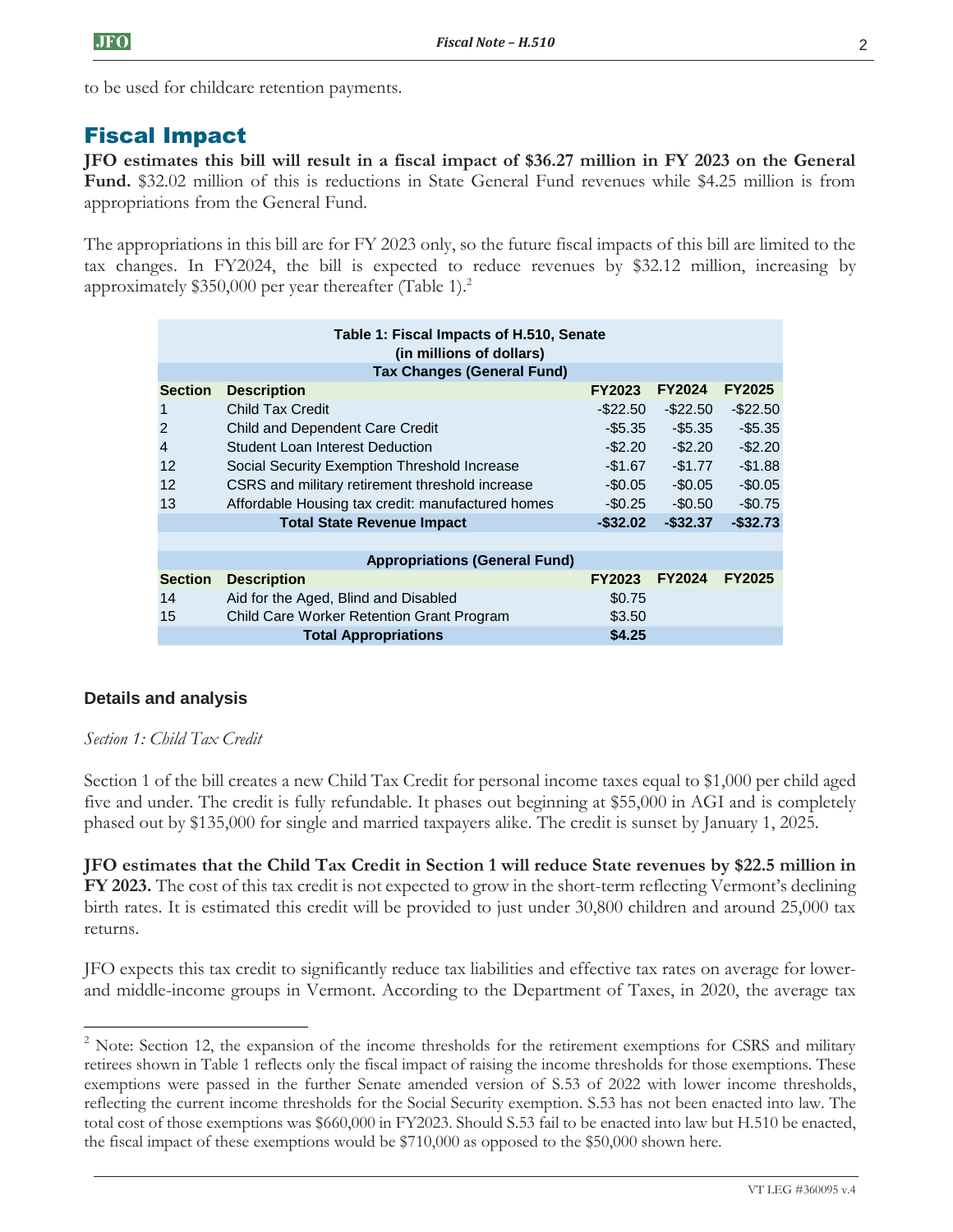paid by income group is \$1,000 or less for taxpayers with AGI less than \$50,000. This means that for most families with children aged 5 and under with incomes below this level, this tax credit will likely reduce their Vermont tax liability to zero or result in refund payments from the State. In many cases, this credit will augment further payments from the State because many of these taxpayers claim the State's refundable Earned Income Tax Credit.

# *Section 2: Child and Dependent Care Tax Credit*

This section expands the existing Vermont Child and Dependent care tax credit.

Under current law, Vermonters with out-of-pocket childcare expenses can claim a tax credit against expenses paid. Single taxpayers with AGI below \$30,000 and married taxpayers with incomes below \$40,000 receive a credit equal to 50% of the Federal Child and Dependent Care tax credit and it is fully refundable. For taxpayers above those thresholds, the tax credit is 24% of the Federal credit and is not refundable.

This bill expands the existing Vermont credit making it 100% of the Federal equivalent and fully refundable for all taxpayer regardless of income. This credit is sunset on January 1, 2025.

**JFO estimates this section will reduce State revenues by \$5.35 million in FY 2023.** Of this amount, \$5.34 million is from resident tax returns and the remaining is part-time residents. Based upon modelling by JFO, almost 13,000 resident tax returns will benefit from this expansion, with an average tax credit of \$413 (Table 2):

|                                            |                                                      |                     |                                                                                                                                                                                                                                                                                                                             | Table 2: Estimated Impacts of Section 2: |                                  |                    |  |  |
|--------------------------------------------|------------------------------------------------------|---------------------|-----------------------------------------------------------------------------------------------------------------------------------------------------------------------------------------------------------------------------------------------------------------------------------------------------------------------------|------------------------------------------|----------------------------------|--------------------|--|--|
|                                            | <b>Child and Dependent Care Tax Credit Expansion</b> |                     |                                                                                                                                                                                                                                                                                                                             |                                          |                                  |                    |  |  |
|                                            | <b>AGI Group</b>                                     |                     | <b>Number of Returns</b>                                                                                                                                                                                                                                                                                                    | <b>Total Tax Change</b>                  | <b>Average Tax Effective Tax</b> |                    |  |  |
|                                            |                                                      |                     | Impacted                                                                                                                                                                                                                                                                                                                    | (in millions)                            | <b>Decrease</b>                  | <b>Rate Change</b> |  |  |
|                                            | Negative                                             | \$25,000            | 242                                                                                                                                                                                                                                                                                                                         | $-$0.07$                                 | $-$289$                          | $-1.35%$           |  |  |
|                                            | \$25,000                                             | \$50,000            | 2,003                                                                                                                                                                                                                                                                                                                       | $-$0.80$                                 | $-$ \$399                        | $-1.06%$           |  |  |
|                                            | \$50,000                                             | \$75,000            | 1,775                                                                                                                                                                                                                                                                                                                       | $-$0.72$                                 | $-$406$                          | $-0.64%$           |  |  |
|                                            |                                                      | \$75,000 \$100,000  | 2,101                                                                                                                                                                                                                                                                                                                       | $-$0.92$                                 | $-$438$                          | $-0.50%$           |  |  |
|                                            | \$100,000 \$150,000                                  |                     | 3,763                                                                                                                                                                                                                                                                                                                       | $-$1.57$                                 | $-$ \$417                        | $-0.35%$           |  |  |
|                                            | \$150,000 \$200,000                                  |                     | 1,653                                                                                                                                                                                                                                                                                                                       | $-$0.69$                                 | $-$ \$417                        | $-0.24%$           |  |  |
|                                            |                                                      | \$200,000 \$300,000 | 909                                                                                                                                                                                                                                                                                                                         | $-$0.36$                                 | $-$ \$396                        | $-0.17%$           |  |  |
|                                            | \$300,000 Infinity                                   |                     | 492                                                                                                                                                                                                                                                                                                                         | $-$0.21$                                 | $-$ \$427                        | $-0.09%$           |  |  |
|                                            | <b>Total</b>                                         |                     | 12,938                                                                                                                                                                                                                                                                                                                      | $-$5.34$                                 | $-$413$                          | $-0.34%$           |  |  |
| Section 4: Student Loan Interest Deduction |                                                      |                     | expenses. The exact number of these taxpayers is unclear.                                                                                                                                                                                                                                                                   |                                          |                                  |                    |  |  |
| limits.                                    |                                                      |                     | This section of the bill creates a new deduction for student loan interest paid by a taxpayer, subject to income                                                                                                                                                                                                            |                                          |                                  |                    |  |  |
|                                            |                                                      |                     | Under current law, since the starting point for Vermont income taxes is AGI, the Federal student loan<br>interest deduction flows through to Vermont since it is a pre-AGI deduction. The Federal deduction is<br>limited to \$2,500 and has income limits of \$70,000 for single filers and \$140,000 for married couples. |                                          |                                  |                    |  |  |
|                                            |                                                      |                     | This section of the bill creates a Vermont deduction on top of that Federal deduction. Vermonters will be                                                                                                                                                                                                                   |                                          |                                  |                    |  |  |

#### *Section 4: Student Loan Interest Deduction*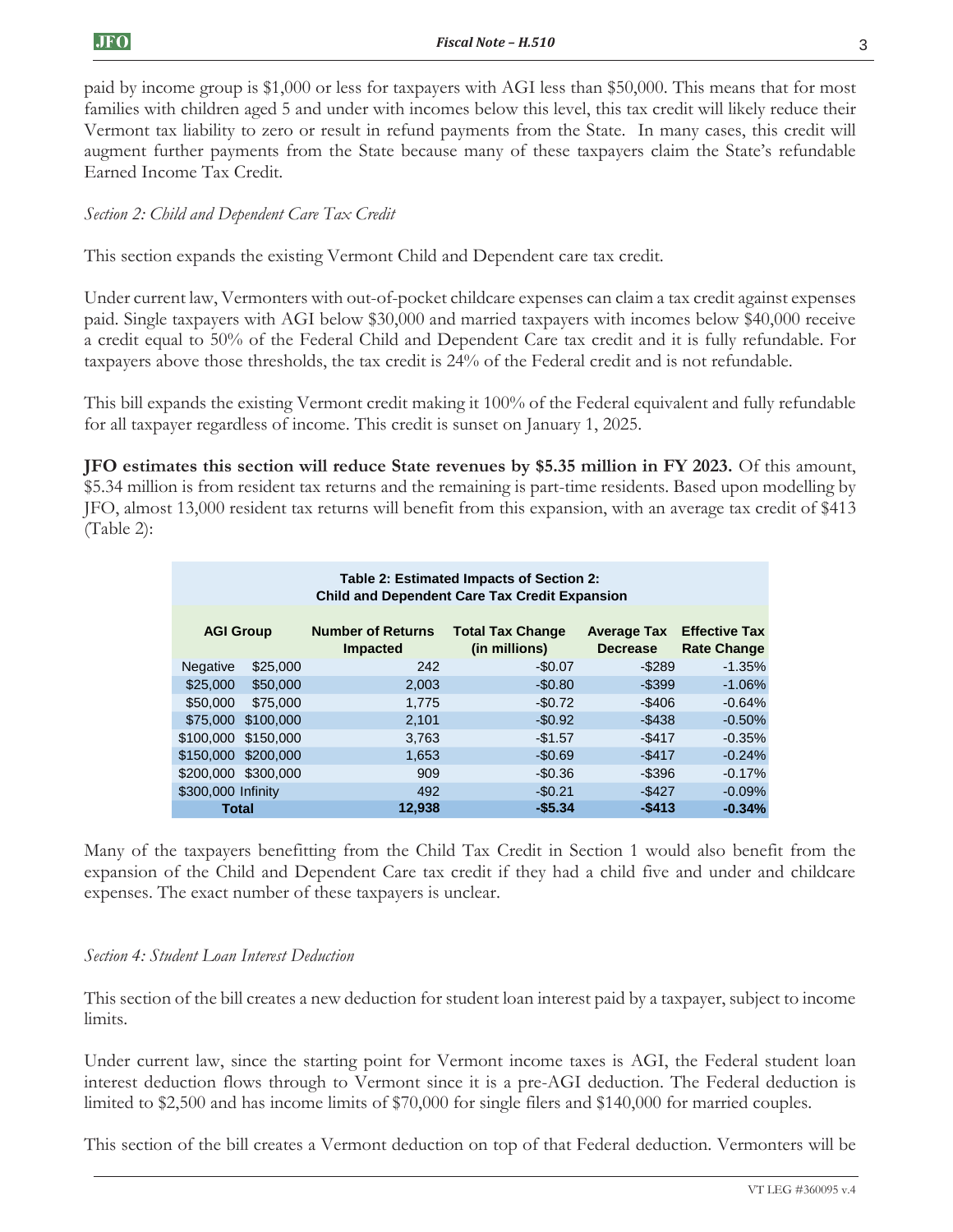able to deduct their student loan interest beyond \$2,500 for their Vermont taxes. The deduction in this section is also limited by income to \$120,000 for a single filer and \$200,000 for a married couple. This credit is sunset on January 1, 2025.

## **JFO estimates this section will reduce State revenues by \$2.2 million in FY2023 and remain at that level until FY 2025.**

#### *Section 12: Retirement exemptions*

#### *Social Security Exemption*

This section of the bill increases the income thresholds for the Vermont Social Security income exemption.

Under current law, Vermont exempts Social Security income from taxation for single taxpayers with AGI below \$45,000 and married filers with AGI below \$60,000. Over the next \$10,000 of AGI, the exemption is phased out. This bill would increase those thresholds by \$5,000: \$50,000 for single filers and \$65,000 for married filers. The phase out over the next \$10,000 of AGI remains.

**JFO estimates that this will reduce State revenues by \$1.67 million in FY 2023, growing by approximately \$100,000 each year thereafter.** The beneficiaries of this tax change are heavily concentrated among Social Security recipients with AGI above \$50,000 and below \$70,000. About 7,800 tax returns are expected to be impacted, and the average tax change is expected to be a tax cut of \$215 (Table 3)

| Table 3: Tax Impacts of Social Security Threshold Change |          |                                       |                                          |                           |  |  |  |
|----------------------------------------------------------|----------|---------------------------------------|------------------------------------------|---------------------------|--|--|--|
| <b>AGI Group</b>                                         |          | <b>Tax Returns</b><br><b>Impacted</b> | <b>Total Tax Impact</b><br>(in millions) | <b>Average Tax</b><br>Cut |  |  |  |
| <b>Negative</b>                                          | \$40,000 | 0                                     | \$0.00                                   | \$0                       |  |  |  |
| \$40,000                                                 | \$50,000 | 1,170                                 | $-$0.14$                                 | $-$123$                   |  |  |  |
| \$50,000                                                 | \$60,000 | 2,312                                 | $-$0.56$                                 | $-$241$                   |  |  |  |
| \$60,000                                                 | \$70,000 | 2,848                                 | $-$0.70$                                 | $-$247$                   |  |  |  |
| \$70,000                                                 | \$80,000 | 1,472                                 | $-$0.27$                                 | $-$184$                   |  |  |  |
| \$80,000 Infinity                                        |          | 0                                     | \$0.00                                   | \$0                       |  |  |  |
| Total                                                    |          | 7,802                                 | $-$1.67$                                 | -\$215                    |  |  |  |

#### *\$5,000 expansion for retiree exemption passed in S.53*

S.53 of the 2022 legislative session, as passed by the Senate, included a \$10,000 income tax exemption for military retirees, Civil Service Retirement System (CSRS) annuitants, and any other individual who receives a pension that does not allow for them to receive Social Security. Those exemptions were subject to the AGI thresholds of the current law Social Security exemption, which are \$45,000 for a single filer and \$60,000 for a married couple.

Because Section 12 of this bill increases the Social Security thresholds by \$5,000, the exemptions passed by the Senate in S.53 are also amended to reflect that increase in the Social Security thresholds. **This increase in the income thresholds is estimated to cost an additional \$50,000 in State revenues, on top of the \$660,000 cost of the exemptions in S.53.<sup>3</sup>**

<sup>3</sup> [https://ljfo.vermont.gov/assets/Publications/Senate-Bills/7b4376aec2/GENERAL-361032-v1-](https://ljfo.vermont.gov/assets/Publications/Senate-Bills/7b4376aec2/GENERAL-361032-v1-S_53_Fiscal_Note_2022_Session.pdf) [S\\_53\\_Fiscal\\_Note\\_2022\\_Session.pdf](https://ljfo.vermont.gov/assets/Publications/Senate-Bills/7b4376aec2/GENERAL-361032-v1-S_53_Fiscal_Note_2022_Session.pdf)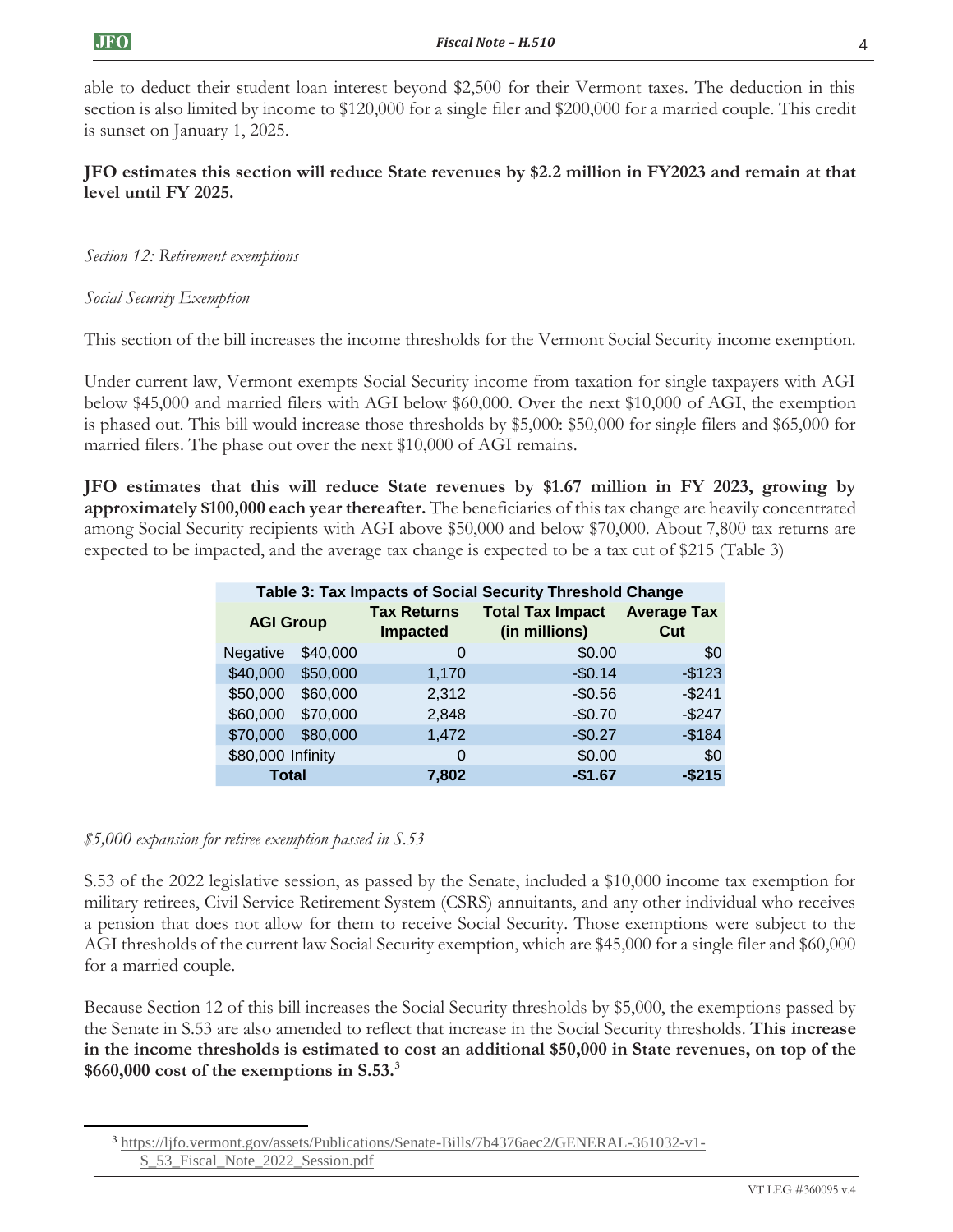*Section 13: Affordable Housing Tax Credit for manufactured homes*

This section of the bill increases the first-year allocation for the manufactured homes credit within the Affordable Housing Tax Credit

The Affordable Housing Tax Credit program under 32 V.S.A. § 5930u allocates tax credits to individuals or businesses who construct affordable rentals housing or affordable owner-occupied housing as defined by 26 U.S.C. § 42 or 26 U.S.C. § 143. These credits can be taken against the personal income tax, the corporate income tax, the bank franchise tax or the insurance premiums tax. The credits awarded are 5 year credits. Within the Affordable Housing Tax credit, a certain amount is allocated to the construction of new manufactured homes.

Section 13 of the bill increases the first-year allocation for the manufactured homes tax credit within the Affordable Housing Tax Credit from \$425,000 to \$675,000. These tax credits reduce available General Fund revenues. They are five-year credits. As such, the total revenue impact of the state increases by \$250,000 each year for five years, with the maximum revenue impact occurring in FY2027 of \$1.25 million (see table below).

| Overall Flow of Revenue Impact, Manufactured Housing Credit Expansion |               |               |               |               |               |               |               |
|-----------------------------------------------------------------------|---------------|---------------|---------------|---------------|---------------|---------------|---------------|
|                                                                       | <b>FY23</b>   | <b>FY24</b>   | <b>FY25</b>   | <b>FY26</b>   | <b>FY27</b>   | <b>FY28</b>   | <b>FY29</b>   |
| <b>Credits Issued Year 1</b>                                          | $-$ \$250,000 | $-$ \$250,000 | $-5250,000$   | $-$ \$250,000 | $-$ \$250,000 | \$0           | \$0           |
| <b>Credits Issued Year 2</b>                                          | \$0           | $-$ \$250,000 | $-$ \$250,000 | $-5250,000$   | $-$250,000$   | $-$ \$250,000 | \$0           |
| <b>Credits Issued Year 3</b>                                          | \$0           | \$0           | $-$250,000$   | $-5250,000$   | $-$ \$250,000 | $-5250,000$   | $-$250,000$   |
| <b>Credits Issued Year 4</b>                                          | \$0           | \$0           | \$0           | $-$ \$250,000 | $-5250,000$   | $-5250,000$   | $-5250,000$   |
| <b>Credits Issued Year 5</b>                                          | \$0           | \$0           | \$0           | \$0           | $-$ \$250,000 | $-$ \$250,000 | $-5250,000$   |
| <b>Credits Issued Year 6</b>                                          | \$0           | \$0           | \$0           | \$0           | \$0           | $-$ \$250,000 | $-5250,000$   |
| <b>Credits Issued Year 7</b>                                          | \$0           | \$0           | \$0           | \$0           | \$0           | \$0           | $-5250,000$   |
| <b>Total Revenue Impact</b>                                           | $-$ \$250.000 | $-$ \$500.000 | $-$750,000$   | -\$1,000,000  | $-$1,250,000$ | $-$1,250,000$ | $-$1,250,000$ |

**In FY 2023, this expansion will reduce General Fund revenues by \$250,000, growing by \$250,000 per year through FY 2027.** After FY2027, the increase in the manufactured housing allocation of the Affordable Housing Tax Credit will total \$1.25 million.

#### *Section 14: Appropriation for the Aid to the Aged, Blind, and Disabled (AABD) program*

Section 14 appropriates an additional \$750,000 in General Funds to the AABD program. This appropriation will be matched with \$950,000 in funds from the Global Commitment fund, for a total increase to the program of \$1.7 million.

This increase in funding is expected to benefit individuals in the program by approximately \$110 per year.

*Section 15: Appropriation for the Childcare Worker Retention Grant Program*

This section appropriates an additional \$3.5 million in FY 2023 General Funds to the Department of Children and Families to be used as childcare worker retention grants.

This program was created under Section G.300 of Act 74 of 2021 (FY2022 budget), amended by Act 83 of 2022 (FY 2022 Budget Adjustment). The Department is authorized to establish the parameters for employees in the childcare sector to receive these retention bonuses in Act 83 of 2022.

JFO estimates that there are approximately 5,500 childcare workers in Vermont who could benefit from these bonuses, although the exact number of beneficiaries will be determined by the parameters of the